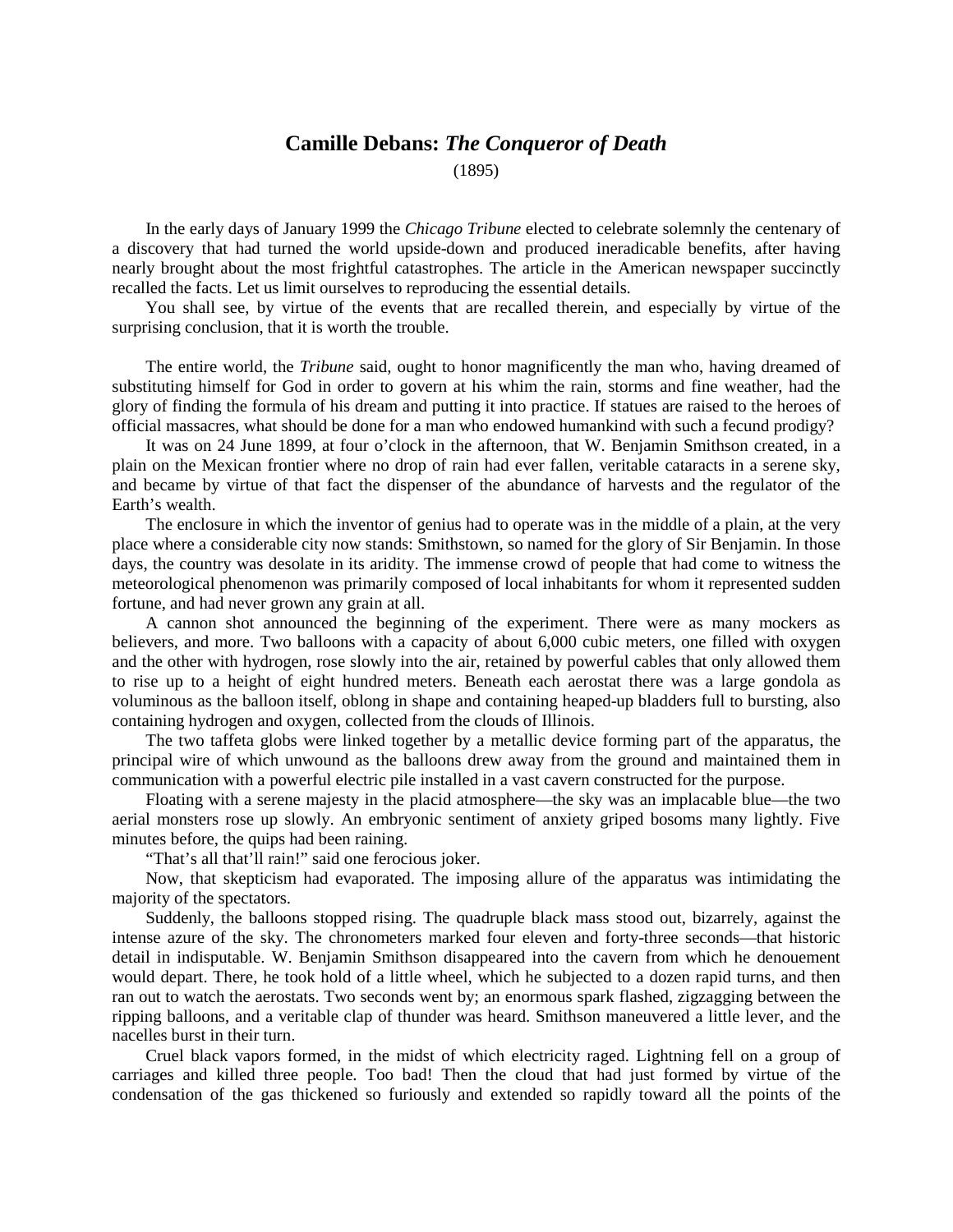horizon that a fearful panic took hold of the crowd. People started fleeing in all directions, uttering screams of terror and desperate clamors.

"That man is the Devil himself!" howled the most terrorized.

Soon, large raindrops began to moisten the earth. The local inhabitants, ignorant of the use of umbrellas, ran away more rapidly than ever. Only a few fearless Yankees remained, mouths open, looking upwards, marveling at the miracle they were witnessing. And the miracle was completed, for within a few minutes, the rainfall had taken on the proportions of a tropical downpour.

And while the plain drank those benevolent sheets of water, Benjamin Smithson, opening a trap-door contrived in the vault of his cellar, sent into the air, to vertiginous heights, a series of bladders similar to the ones in the nacelles, propelled by powerful helices, which carried them up to the clouds, where they burst in their turn. The rumble of thunder was heard, and the rain increased in intensity.

The sensation that Sir Benjamin's success caused is easily imaginable. In a matter of hours, the entire world had heard the amazing news. Old Europe thought at first that it was a gigantic hoax, but explanatory details and extracts from newspapers were arriving by the minute, and it was necessary to yield to the evidence.

All these things are, of course, familiar to us today, and appear so simple, that it is as if they always existed. We regulate the weather in accordance with the general interest. The sky has no more caprices, and, in consequence, nor has the earth; its fecundity is regulated. At any rate, America went mad for a week. All the most improbable things one can imagine were done from New York to San Francisco and from the St. Lawrence to the Mississippi in honor of Smithson, but still fell short of what that sublime genius deserved. European governments heaped him with honors. The inventor was celebrated in music, painting, sculpture, verse and prose.

Then, there was a sudden urgent alarm. In all the countries that had employed the Smithson method, conflicts of interest, and even of fantasy, were produced. Some people wanted rain and other wanted fine weather for the same day, some having need of water and others of sunshine. Civil wars broke out in weakly-governed countries. But those are no longer anything but memories. A long time ago, the executive powers to charge of the direction of the weather, and there are very few countries in which that management does not function to general satisfaction.

Sir Benjamin Smithson is, therefore, for all humankind, without distinction of races, a unique, incomparable benefactor. We would like the United States to celebrate the hundredth anniversary of his discovery in a fashion that will dazzle the world, and we are expressing the wish that the festivals that we are proposing will be the occasion for new benefits a hundred times more extraordinary, which W. Benjamin Smithson doubtless has in reserve for us after a hundred years.

For W. Benjamin Smithson—this might perhaps stupefy centuries to come or appear to be the most natural thing in the world, according to circumstances—is now a hundred and thirty-one years old. Everyone in the world knows that, but only those of his compatriots who know him personally know that he does not have the appearance of an old man, and that Mrs. Smithson, who became his wife thirty-nine years ago, appears today to be just as youthful, beautiful and as obviously young as on her wedding day.

We therefore dare to say, out loud, what has been repeated for forty years in American drawing rooms. W. Benjamin Smithson, after having discovered fifty secrets that have profited his fellow men, must have found, a long time ago, a means of conquering death and of maintaining himself in a state of eternal youth and virility. It is not longer permissible to doubt it. His worthy companion has, thanks to him, conserved the delightful figure and mental vigor that she had at twenty. Evidently, he knows the great secret. We affirm that with a profound conviction, with an emotion that makes all our muscles quiver and our souls float in the serene regions of a enormous hope. He knows the great secret!

But as he does not have the right to keep it for himself alone, we are convinced that the prodigious scientist wanted to wait for the moment of the centenary to which we have summoned all peoples in order to cause a frisson in human life that will endow it permanently with the most precious gift of all.

It is, therefore, on 24 June 1999 that America will have the immense pride of inaugurating, by virtue of the genius of its most illustrious son, the new era in which people will be able to say: "I shall no longer die."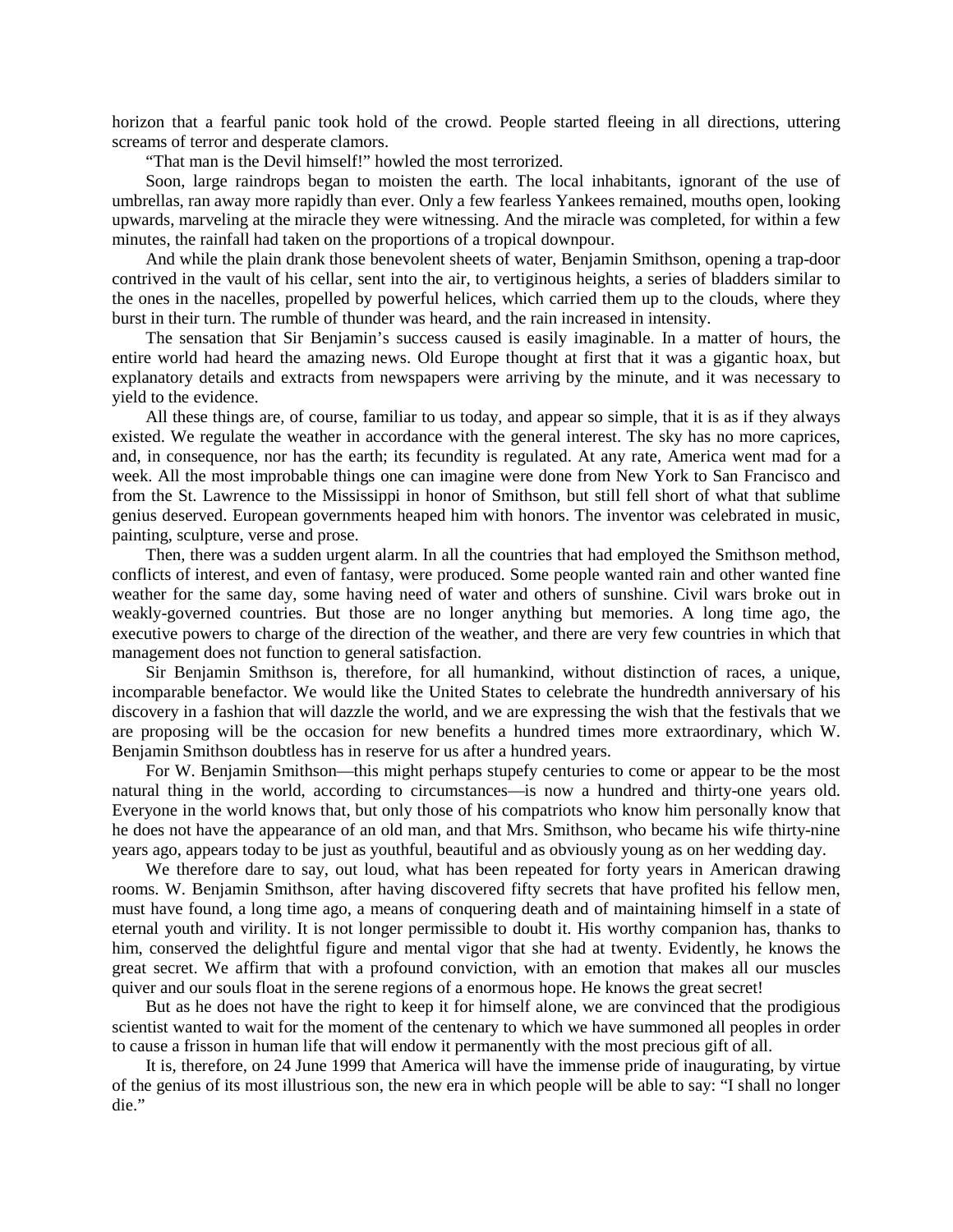Needless to say, this article was translated into all languages and commented on in every country. As with the power of making rain or good weather at will, a hundred years before, some people remained skeptical; others, secretly animated by a regrettable desire not to restore their souls to the Creator, did not hesitate to believe the promises of the American journalist.

The centenary, therefore, was awaited with a furious impatience. As the psychological moment approached, the Earth, from pole to pole, was gripped by a divine shiver—for no one was any longer incredulous.

On the eve of the great day, however, at the moment when humankind had nothing more to do than reach out a hand to see the supreme conquest fall into it, the joy, instead of turning to delirium, became anxiety, anguish and fever. What if, at the last moment, the certainty was acquired that the American newspapers were joking at the expense of the two worlds?

But no—W. Benjamin Smithson really was a hundred and thirty-one years old. He had been seen, in person, in Paris and London in 1992. He looked forty-five. His wife was a sexagenarian; nothing was more certain—but ladies who had been her childhood friends, already wrinkled and decrepit, affirmed that Mrs. Smithson had not changed since the third year of her marriage. Thus, the great secret had been found.

"Hosannah!" sang the most convinced. "We shall be immortal!"

But the centenary celebrations, although worthy of the American people and the man they wanted to honor, went by without Sir Benjamin having spoken. Over the entire surface of the globe there was a disappointment that took on all the characteristics of despair.

In Europe, the disillusionment was so rude that the American journalists were held accountable for it; there was talk of making them expiate, by revolutionary means, the fraud of which they appeared to be the impudent inventors. But they defended themselves energetically. The *Chicago Tribune* even took the lead—as they say on racecourses—in crying more loudly than the rest and putting all the blame for what had happened on W. Benjamin Smithson himself. So when, all over the world, it was known that the American was refusing to prolong the lives of his fellows, sheltering his conduct under the pretext of philosophical scruples, an immense clamor of protest rose up from summits and abysms.

"What scandal! What infamy!" came the cry, from all directions. "What! Here's a man who holds our immortality in his hands, and he has the right to dispose of it as he wishes, even to deprive us of it if such is his pleasure? A thousand times no! It's necessary to force him, if you please. Let him be seized. A deep dungeon and, if necessary, torture in his honor, until he talks."

The most illustrious scientists wrote to Benjamin Smithson to demonstrate to him the meanness of his conduct. Some spoke of his duty, others of his glory, some of the rights of humankind, others of the will of God that had chosen him, Smithson, to bring the supreme news to his fellows...

A few, seeing that the objurgations were having absolutely no effect, went as far as insult, and finally, between the two extremes, there were vulgar reasoners who claimed that Smithson, driven by an extravagant ambition, wanted to be alone, with his wife, in possessing eternal youth, in order to hold the nations in a moral domination a hundred times worse than the most ferocious despotism.

In brief, people competed in irrationality. The entire world had lost its head, and yet, in sum, no one even knew whether the American scientist really possessed the talisman of long life.

The majority of European newspapers organized a conference in order to clarify that vital question. In the very first session, someone came forward to observe that a newspaper article is not an article of faith—even if the newspaper was from Chicago. No specific fact proved that Smithson was in possession of the secret that was attributed to him—in consequence of which, the conference ought to address itself to Smithson himself, in order to ask him whether there was any truth in the public rumor.

A letter was drafted in that same session, and three members of the conference were delegated to leave for America.

Smithson received them in the palace by means of which grateful agriculturalists had paid tribute to him a hundred years earlier, which was known as the Red House.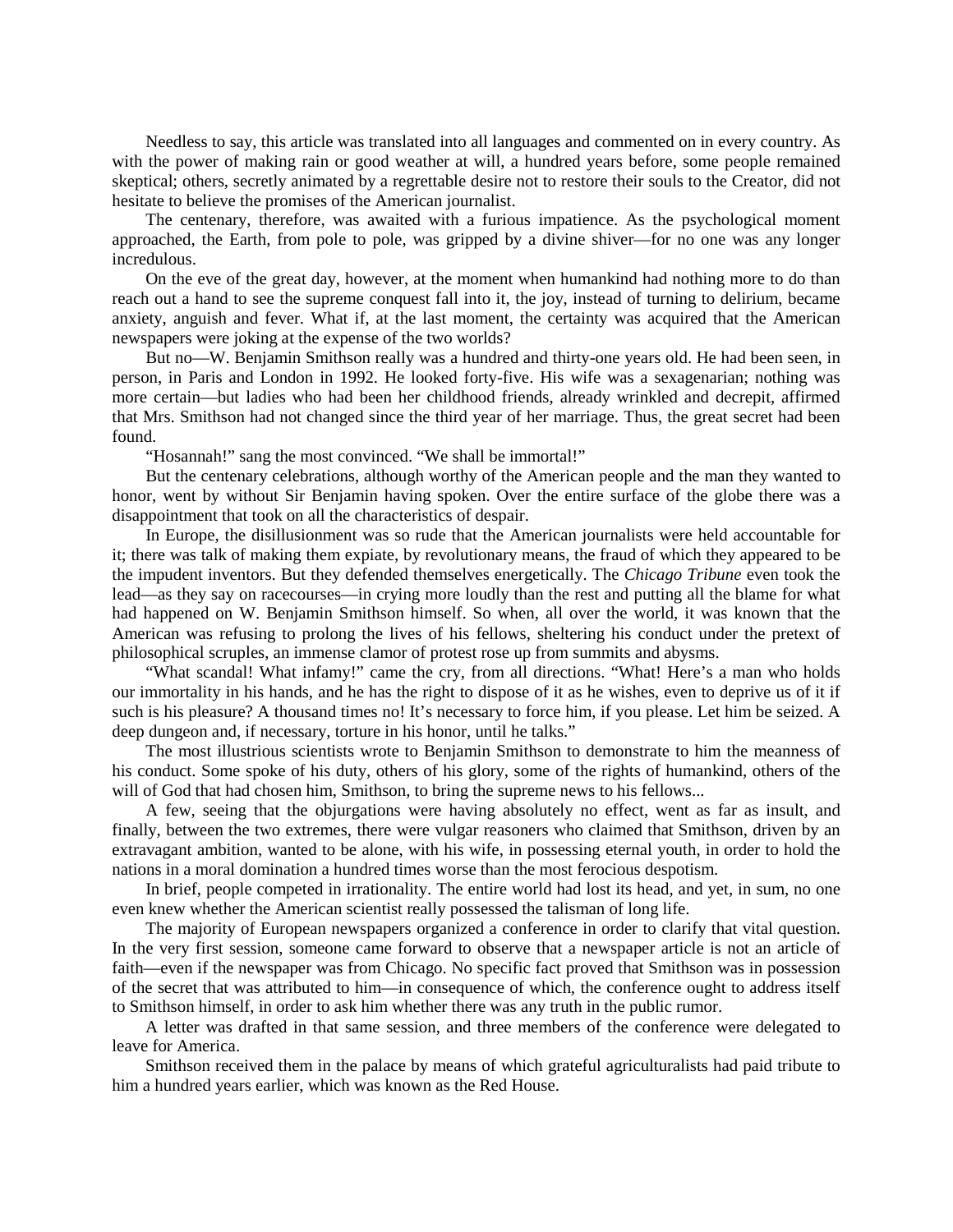"Gentlemen," he said to them, without the slightest prevarication, "it's true. So, the time has come when it's necessary for me to explain myself. Yes, I have discovered the art of conserving youth—or, to put it better, of arresting the physical disorders produced by time on the human organism and, up to a point, of giving to those who employ my procedure an unalterable health. I was forty-eight years old when I made the discovery, and you can see that I haven't aged since. Mrs. Smithson is over sixty; I shall have the honor of introducing you to her, and you will take her for a young woman. But don't entertain any irrational illusions. I don't boast of having conquered death. In a brawl, in a battle, in consequence of a fall, people can die as before if they fracture their skulls, if they receive a rifle-bullet or a dagger in the heart..."

Smithson was interrupted by one of the three delegates.

"We shall not be so indiscreet as to ask for more details," he said. "Without judging your discovery *a priori*, we assume that it has not modified the economy of the human organism."

"Indeed; it only consolidates it."

"How long do you think that an individual might live by faithfully following your method and prescriptions?"

"I don't know—but I wouldn't be surprised if he could life for ten centuries, if not forever."

A smile slid over the lips of the three delegates, reflecting their interior joy. They had no doubt, after the prodigious Yankee's first declaration, that they would be returning to Europe with the secret of eternal youth.

"Well, Monsieur," said the most eloquent of the three, "we have come respectfully, in the names of the conference assembled in Paris, and, in consequence, on behalf of the City of Light in its entirety—in a word, on behalf of the whole world—to ask you to put the seal on your immense glory by finally unveiling the marvelous secret that will render us the terrestrial paradise..."

Benjamin Smithson replied, very gravely: "I'm flattered, Messieurs, that you have crossed the ocean to take that step, and I've given instructions that your stay should be made as agreeable as poor Americans can contrive—but with regard to my secret, I shall profit from our embassy to inform the world that I have decided never o reveal it."

As the three Frenchmen remained mute with stupefaction, Smithson went on: "After profound meditation, I have acquired he conviction that the indefinite prolongation of human existence would bring about, in a short time, an incomparable disaster more deadly than the benefit would be profitable. I shall therefore say nothing. Not because I want to keep the joy of living for myself alone—for, on the contrary, I have decided to suspend, at a given time, the measures to which I owe my incomparable old age. Whatever his genius might be, a human cannot encroach without folly on the attributions of God."

"What!" cried Pierre Seigreval, the most eminent of the three delegates. "You refuse…!"

"Believe that I'm very sorry—but you'll admit that, during my long life, when I have not lost the slightest fraction of my intellectual faculties, I have acquired an experience double that of other humans." "So?"

"What I stands out most clearly from what I have learned," Smithson continued, "is that progress, whatever it might be, does not bring in its development any element of true happiness for humankind. The causes of human happiness: the passions, egotism, vices—in a word, moral maladies—have not changed."

"Oh!" said Seigreval, scandalized. "What you are saying is blasphemy."

"No," the old man replied, smiling. "How can you not see that truth? Evil people would have hundreds of years to wreak harm with the same fury. The good would be subject to their evildoing indefinitely. I tell you that it would be the triumph of malefactors and ingrates."

Having said that, Smithson made the gesture of someone who will not consent to hear further argument; he bowed gently, opening his arms in the fashion of Anglican pastors.

The three journalists protested in vain; he insisted on the unshakability of his resolution. No argument succeeded in influencing him, in making him soften the rigor of his sentence. Soon, he even changed the subject and invited his visitors to dinner.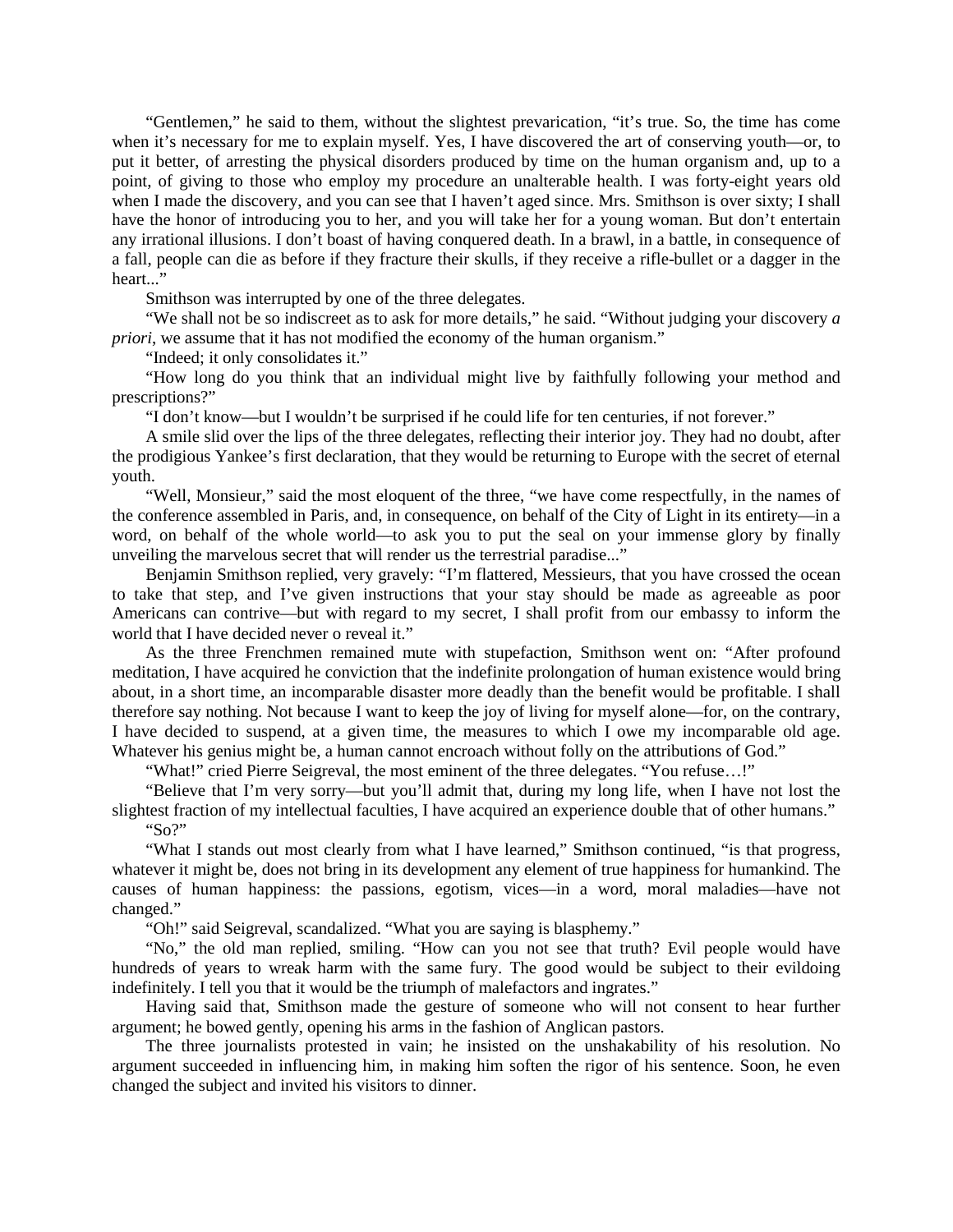It was as they were taking their places at the table that he introduced his wife to the delegates. Mrs. Smithson was a petite blonde woman with an amiable face. Her lips were incredibly fresh, her eyes extraordinarily limpid; one might have thought that she was eighteen.

Pierre Seigreval wondered whether he and his companions might be being taken for a ride. Anyone would have been able to believe, like him, that it was all an act, a comedy played for the simple objective of deception. During the meal, however, Mr. and Mrs. Smithson described events that they had witnessed with their own eyes fifty years earlier, and in a tone so sincere that their good faith could not be doubted.

Before leaving to return to France, the delegates made one last attempt.

"At least give us another reason," they said. "Just one."

"Gladly," said Smithson. "Suppose, then, that I deliver my secret to humankind. From that moment on, people no longer die, do they? Now, everyone knows that millions of people are born every year. A simple arithmetical calculation will then suffice to identify the precise moment at which the terrestrial globe would be too small to contain its immortal people. Then what will happen? The strong will do what they can to preserve their place; the weak will band together to defend themselves; there will be war—a universal, internecine war. People will kill one another, and my secret will no longer have any value. All the more reason to renounce it immediately."

What Smithson said was wisdom itself, but it did not succeed in convincing the delegates. They belonged to the species of deaf individuals who do not want to hear. Beside which, all their faculties were concentrated on one unique objective: to extract the divine secret from the American scientist. After that, they would see...

So, when they left the Red House to return to New York, the French journalists were more determined than ever not to abandon the game. At the railway station, a crowd was waiting for them, avid to know the results of their mission. Needless to say, they were all in accord in deploring Sir Benjamin's culpable obstinacy.

"He'll give in eventually, though," said the director of the American *Times*.

"He won't give in," replied Seigreval.

"Well, he has to give in," said a third person, with singular conviction.

There really never was such a burning question for the entire world. Since people had begun to hope for that almost complete attenuation of death, there had been no other topic of conversation, from one end of the Earth to the other. Old people, middle-aged people and the sick could not contain their impatience. They waited hour by hour for the news to arrive. Those who felt themselves close to falling into the great darkness of the tomb, those of whom it was said "He won't last the week," gripped by anguish, sought news incessantly of the state of the negotiations. More than one mother, leaning over the cradle of hr doomed child, demanded the miracle of which Smithson was capable—and who can tell whether it might not have been obtained from him by sending five or six desperate mothers as delegates?

When it was learned that Smithson was determinedly refusing to reveal his secret, there was a perfectly comprehensible explosion of anger. Meetings were organized everywhere; millions of indignant protesters condemned the conduct of the famous inventor without reserve.

It did not take long for them to be driven to extremes. What! There is a man who can prevent us from dying, and who is refusing to give us the supreme gift of unscathed life? But he does not have the right to rob us of that part of our heritage! It is necessary to force him, even if we have to inflict torture upon him to do so.

The most furious proposed locking Smithson up until he had responded to the world's demand.

But nothing prevailed against the obstinacy of the Yankee, to such an extent that the nations, in accordance with the customary course of events, became used to that disappointment, which was transformed into a vague hope. People continued to die. Disasters and wars occurred. People occupied themselves with other things, and the years went by, slow and exquisite for the young, rapid and ingrate for the mature and the old.

Smithson was still alive, and his wife too. Neither of them fell into decrepitude. Even better, the perpetual scientist, as he was now called, employed his genius—the greatest that had ever honored the human race—in performing new miracles, inventing improbably machines or processes.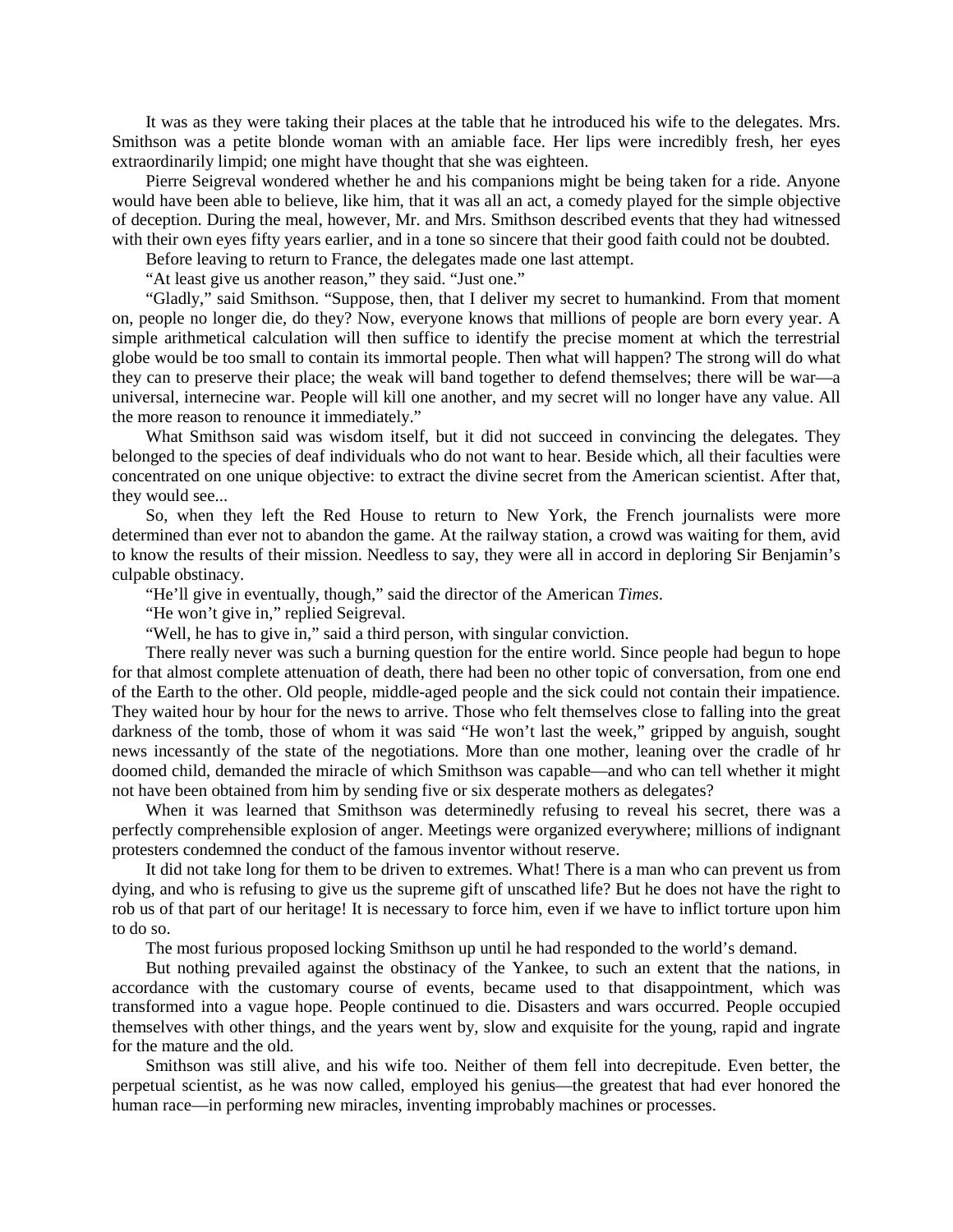Thanks to him, aerial transport became commonplace. For the old balloons, which no one had ever succeeded in steering, he substituted gigantic aeroplanes in the form of birds, to which electric piles of enormous power but small volume gave movement and life. To those who preferred something more rapid to that still rather slow means of locomotion—it took eight hours to go from Paris to New York—he offered a submarine tunnel, in which the trains traveled at the vertiginous speed of postal communications in pneumatic tubes. In fifteen minutes, passengers embarked at a station in New York were disembarking in the capital of France, on what was once the site of Les Halles.

Humankind, weary of so many marvels, no longer admired them. The means of production were so powerful that the workers, once so hasty to complain through the mouths of orators at public meetings, only worked for two hours a day. Work had become a distraction, a need, which caused Smithson to reflect, who remembered the noisy demands of old, the excessive programs now fallen into profound forgetfulness.

In the year 2073, he departed in a submarine, as a philosopher desirous of clarifying the mystery of the oceans, those of the land being almost entirely known. He admired the vegetation and the fauna of the submarine depths, and, after a few pauses in the most interesting locations, he landed in the vicinity of Bordeaux, where he was welcomed with all the demonstrations of crazed enthusiasm.

But the man was blasé with regard to honors. On the other hand, there was in that triumph, contrived by a slightly intoxicated crowd, something other than recognition. The cunning were trying to daze Smithson, to cover him with garlands, to conquer him so completely, in fact, that he would finally consent to release the secret of long life.

No man was ever subjected to such a diet of flattery and courteous temptation. For more than three months he was not allowed any rest. The Head of State visited him with great ostentation, as if he were the most powerful sovereign in the world. The Académie des Sciences offered him its homage in an extraordinary session, held outside the Institut in the old Galerie des Machines<sup>[1](#page-5-0)</sup> on the Champ-de-Mars, which proved to be too small to contain a crowd avid to learn how death might be defeated. Smithson was proclaimed by acclamation the honorary president of all the scientific societies in the world. He was carried in triumph to his armchair. Then the most eloquent voice in Paris made a speech in which, after having heard himself compared to a god, he was invited to put an end to mortal anguish by revealing the mystery of his life.

He smiled impenetrably.

The orator, doubtless unfamiliar with that smile, which the delegates of the 1999 conference had seen flourish on the Yankee's lips, imagined that he had just caused conviction to enter into the softened spirit of the old man. He thought that by accumulating victorious arguments, he might strike the decisive blow, and launched forth into an admirable oration. Nothing more splendidly persuasive had ever been heard, anywhere, at any time. No one in the audience doubted that the advocate had won humankind's case.

Smithson rose to his feet. A tremor ran through the immense hall like a strange breeze. It was the fever of joy. People held their breath.

The scientist opened his mouth. There was an incredible silence, as if there were not a single one among the forty thousand people there who was not already counting on their relative eternity.

"Messieurs et Mesdames," he said, in excellent French, "I thank you for the welcome that you have given me, which far surpasses my humble merit..."

And, continuing in that fashion, he responded to the compliments and flatteries that had been lavished upon him. He was eloquent, gracious and exquisite in his turn—but about his secret, there was not a word. The session ended without his having made any promise. Anger and disappointment might

<span id="page-5-0"></span><sup>&</sup>lt;sup>1</sup> The Galerie des Machines, a huge pavilion made of iron, steel and glass, was originally constructed as the Palais des Machines for the 1889 Exposition Universelle. When the exhibition ended, however, it was allowed to remain in place; it was used again for the 1900 Exposition, and then became a velodrome, but was eventually demolished in 1910.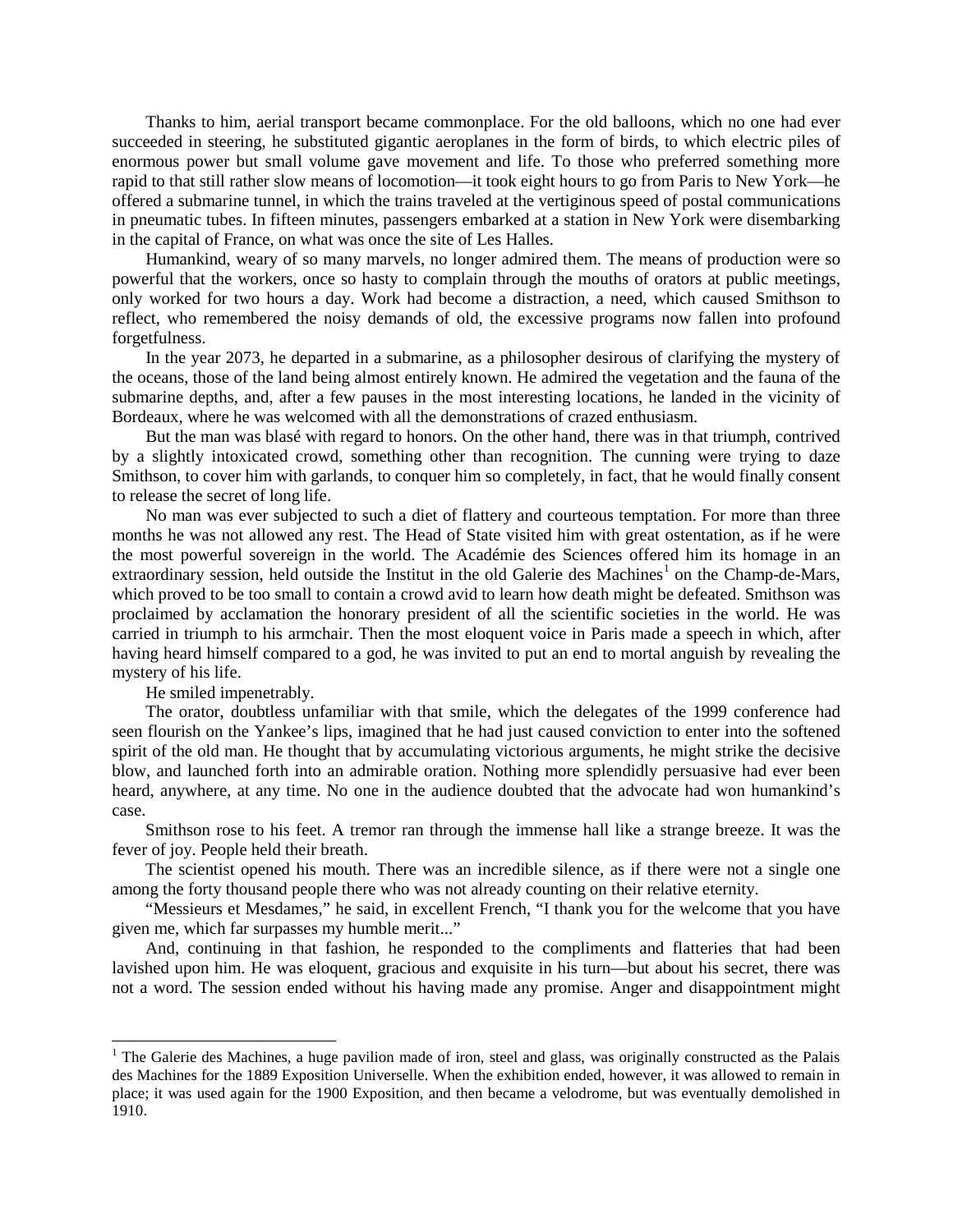perhaps have been about to provoke some regrettable manifestation, and disquieting murmurs were already rumbling among certain groups.

Fortunately, skillful clamors of the lower orders circulated the suggestion that Smithson could not decently explain the affair to such an audience. Who could tell how long it might take him? Besides which, it was probably one of the most arduous problems of esoteric science, and no one would understand it. It was necessary to wait.

They did not, however, renounce the quest to make him confess. And as all the maneuvers had proved vain, they took advantage of a further celebration of which he was the hero to put him brutally in the necessity of replying. This time, he consented to do so.

"What you are asking," he said, "would be a hundred times worse than the death from which you want to be liberated. Take the trouble to look around you. By prolonging life you would be perpetuating vice, moral suffering, nameless unhappiness. Believe me, since I am the only man in a position to enlighten you on the matter, indefinite life—which is almost good as it is—would be a cruel torture. I won't tell you that a person would become blasé about everything and would become, after two or three hundred years, a stranger in the midst of younger generations, as old people between ninety and a hundred already are in many cases. That is obvious. But think about what one would become in the midst of unforgiving hatreds. Imagine what ingratitude alone would make of the unfortunate. If I could speak, you would now that I am a frightful example of that—but let's pass on

"Can you see drunkards, gamblers and malefactors renewing their crimes and infamies incessantly, sowing dolor and despair around them for centuries? Imagine certain spouses bound together forever what am I saying, forever? Where are those who could live together for a hundred and fifty years? Once again, God has made things well. If I had not been frightened by what I foresaw, do you think that I would have hesitated for a moment to make my fellows happy, for whom I have toiled with such courage and obstinacy? Interrogate all those who are listening to me and ask them whether they would be delighted if three-quarters of their friends were immortal, and listen to their reply. And their relatives that would be something else entirely.

"Oh, you can be sure that I've been on the point of saying everything a hundred times over, for the sake of a little peace—but a hundred times over, too, a secret voice had encouraged me to silence, and I have persisted in it. War, theft, pillage, and internecine massacres are formidable evils. It would not require two centuries, I repeat—and this is perhaps the hundredth time—for humankind, overcrowded, to arrive at those extremities, for want of room on this little round ball that is narrower than perhaps you believe."

He spoke thus for another hour, and concluded by saying: "If I gave in, Messieurs, in a very short time, there would no maledictions that would not be heaped upon my name and my person."

This time, there was an explosion of fury. The sage Yankee was insulted publicly. Newspapers published abominable diatribes against him. His caricature could be seen at every street-corner, accompanied by wounding captions.

"It's a practical joke," said the most earnest individuals, "and he hasn't lived for as long as people say. The Americans have deceived us in order to poke fun at Europe. If he had the power of which he boasts, would he hesitate? We ought to expel him shamefully."

And they provoked one another to lose their heads. It would not have taken much to pass from insults to acts of violence. Oh, if they had known how near the man, shaken in his resistance, had come to revealing everything! But when he saw that overflow of rage, he contented himself with shrugging his shoulders and murmuring; "There couldn't be any better justification of my resistance."

Before leaving Paris, he had the generosity to make a further gift to humankind, in the form of an inoffensive substance that suppressed almost all pain in all cases of physical suffering. After which he set off for America, and returned to his fatherland, where he was received almost as an enemy.

There, objurgations degenerated into insults. He and his wife were obliged to go into hiding, so to speak. Their dear children and their adorable grandchildren were subjected to base persecution.

Poor Smithson, desolate, sometimes said to his wife: "Who knows whether I might not be wrong. I have a strong temptation to give them what they want, and so much the worse for them."